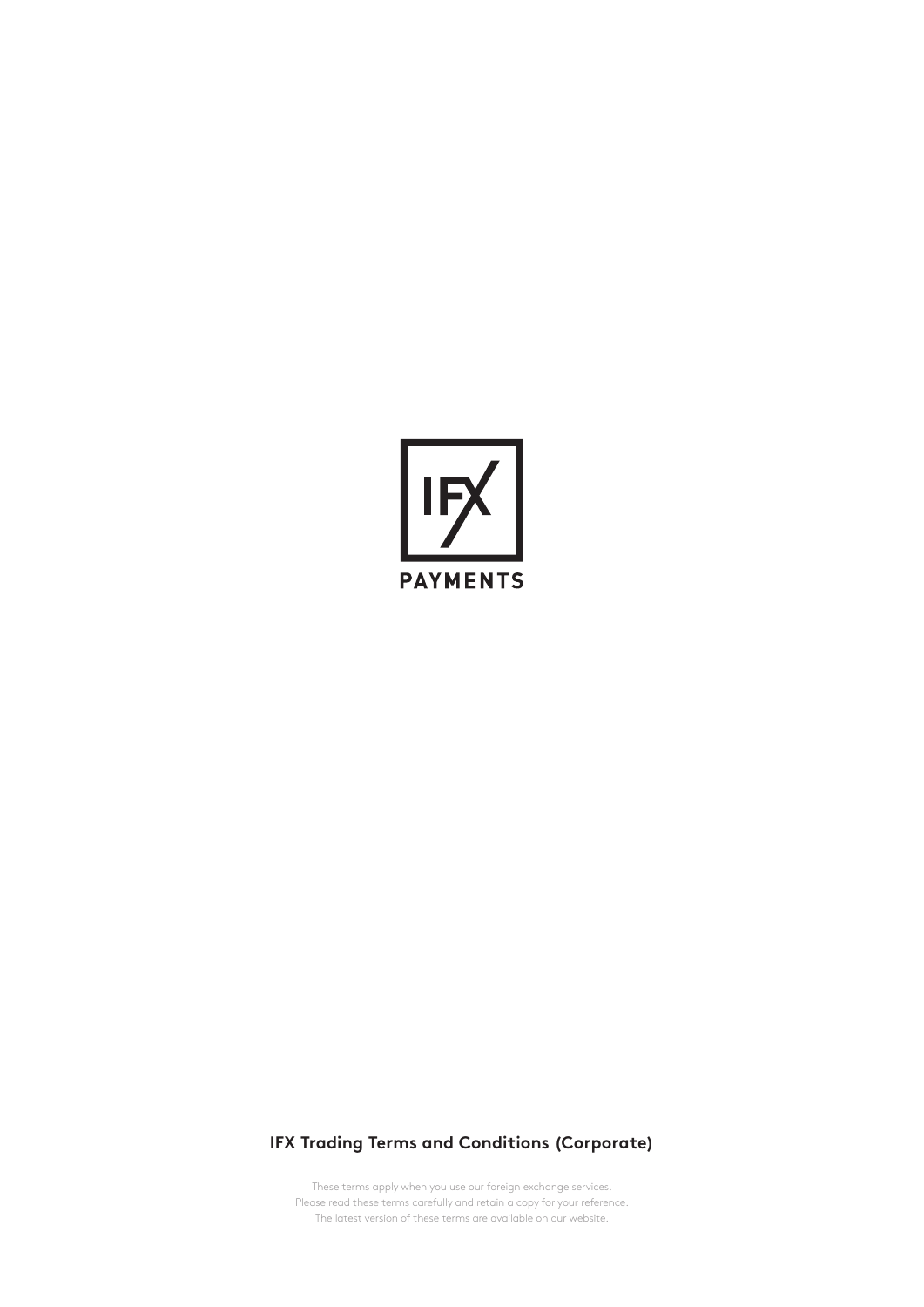

#### **1. WHO WE ARE**

1.1 We are IFX (UK) Ltd trading as IFX Payments. Throughout these terms, we refer to IFX (UK) Ltd as "**IFX**", "**we**", "**us**" or "**our**".

1.2 IFX is incorporated and registered in England and Wales with company registration number 05422718. Our registered office is at 119 Marylebone Road, London, NW1 5PU, United Kingdom.

1.3 IFX is authorised by the Financial Conduct Authority under the Electronic Money Regulations 2011 (Reference Number: 900517) and has been granted permission to issue electronic money and provide payment services. IFX is also registered with the Information Commissioner's Office (Registration Number: Z9399766).

1.4 "**You"** or the "**Customer**" means a customer of IFX.

# **2. HOW TO CONTACT US**

2.1 You can contact us by:

**Post:** Client Support, IFX Payments, 119 Marylebone Road, London, NW1 5PU **Phone:** +44 (0)20 7495 8888 **Email:** [info@ifxpayments.com](mailto:info%40ifxpayments.com?subject=) **Online:** Secure messaging through our online Platforms

2.2 Our office hours are 08.30 to 17.30 in the United Kingdom, Monday to Friday, when banks in England are open for business. We call these days "Working Days". You can call us at any time during these hours on Working Days.

2.3 Our website details other ways you can get in touch with us and has details of our branch offices in other countries <https://www.ifxpayments.com/contact/>.

# **3. COMMUNICATIONS WITH YOU**

3.1 We may contact you by telephone, email or through one of our Platforms using the details you provide to us. Our "**Platforms**" include our website and other web applications through which we provide our services.

3.2 All communications with us will be in English.

3.3 We may record and monitor telephone conversations that we have with you. You agree and consent to the recording of telephone conversations with you or your representatives without an automatic warning tone. These recordings will be stored in accordance with our legal obligations and our Privacy Policy. We may use these recordings in accordance with our Privacy Policy; as evidence of instructions given to us or other communications between us; and for quality assurance, training, fraud prevention and compliance purposes. You agree to the use of any such recordings as evidence in any dispute or anticipated dispute between you and us.

3.4 Monthly statements of your account are available for download at any time via our Platforms.

#### **4. THE LEGAL AGREEMENT BETWEEN YOU AND US**

4.1 You are entering into a legally binding agreement by using our services. The agreement will commence on the day you first use our services. The agreement between you and us (which we call your or the "**agreement**") consists of:

4.1.1 these general terms and conditions (as amended, modified, superseded, updated or restated by IFX from time to time) and any document referred to in them (which we call the "**Terms**");

4.1.2 the information you provided to us when opening your account (and any subsequent changes to that information);

4.1.3 our [Privacy Policy](https://www.ifxpayments.com/privacy/), [Cookie Policy](https://www.ifxpayments.com/cookies/) and [Terms of use;](https://www.ifxpayments.com/website-terms-and-conditions/) and

4.1.4 any additional terms and conditions applicable to certain services we may provide to you, we call these "**Additional Terms**". The Additional Terms will form part of your agreement with us as soon as and whenever you use the additional service(s) to which the Additional Terms relate.

4.2 If you do not agree to the Terms or our agreement, you should not use our services.

4.3 We may unilaterally amend the Terms from time to time. We will give you notice of any amendments. You may terminate your agreement with us immediately by giving us written notice within 10 Working Days of receipt of the notification given by us in respect of the Terms changing, otherwise you shall be deemed to have accepted the changes.

4.4 The terms and conditions set out in this Agreement will apply from 12 August 2021 to all new customers and upon notification to all existing customers and will supersede any previous versions.

#### **5. OUR SERVICES**

We provide foreign exchange and payment services to individuals and businesses. We only buy and sell currency for trade, commercial or other non-speculative purposes. You must not use our services for speculative or trading purposes. We do not offer or provide advice or investment services of any nature.

# **6. ELIGIBILITY AND APPLYING TO USE OUR SERVICES**

6.1 By using our services, you agree to enter into a legally binding agreement and represent that you are 18 years old or older and fully authorised by the customer to enter the customer into this legally binding agreement. Acceptance of the Terms constitutes an offer by the Customer to purchase services in accordance with the agreement.

# **IFX Trading Terms and Conditions (Corporate)**

6.2 You must only operate your account in your own name and not on behalf of any other person that you have not disclosed to us.

6.3 You can apply to use our services by completing the account opening form on our website. We can also provide you with an application form on request, which you can send back to us by post or email.

6.4 Once we have received your completed account opening form, we will make various checks to ensure you are eligible for our services, and to comply with our legal obligations. We may have to ask you for additional information or documents.

6.5 You must provide us with true, complete and accurate information. You must also update us of any changes to such information promptly. We will rely on the information you provide to us.

6.6 We will let you know once we have accepted your application and opened an account for you. We may refuse to accept your application without giving you any explanation.

6.7 Business clients (a corporate or unincorporated body, whether or not having separate legal personality) must specify an authorised person or persons to operate their account. We call such person(s) "**Users**". You will be responsible for the acts (or omissions) of any other person you authorise to act on your behalf as if they were your own. We will not be responsible for any act (or failure to act) of anyone you authorise to operate your account, if we did not know or reasonably suspect that they were acting dishonestly. You should ensure all Users comply with the obligations and requirements in your agreement.

6.8 You hereby warrant and represent to us that you are not a consumer, micro-enterprise nor a charity and agree to indemnify us for any losses, liabilities, claims, costs and or expenses directly or indirectly incurred by us as a result of it being established that the you are (or have been, during the term of our agreement) a consumer, micro-enterprise or a charity . This paragraph 6.8 shall survive termination of the Terms.

6.9 You must keep your email account(s) and other online accounts secure as we will act on instructions we reasonably believe to be from you. You must use up-to- date anti-virus software and ensure any information you send to us is free from viruses. You must not introduce viruses to our Platforms or other systems.

#### **7. VALUE DATES AND FOREIGN EXCHANGE ORDERS**

7.1 When you wish to effect a currency exchange, we call this an "**Order**". We will agree the date on which you wish us to transfer the relevant funds and process the Order. We call this the "**Value Date**".

7.2 When you place an Order, it will be:

7.2.1 a "**Spot Contract**" when the Value Date is two Working Days or less; or 7.2.2 a "**Forward Contract**" when the Value Date is two Working Days or more.

7.3 You can also specify a "**Market Order**", which is an instruction to execute your Order when a desired exchange rate is achieved.

7.4 If you place an Order for a Forward Contract, we may require you to pay a deposit to us in cleared funds as a condition of us accepting your Order, and additional deposits at any time in such amount as we determine (we call this "**Margin**").

7.5 You shall pay such Margin in cleared funds to our bank account within 24 hours of us requesting the Margin. If you fail to pay us the Margin, we may terminate your Order. You also agree to reimburse us the actual costs we reasonably incur as a result of you failing to pay the Margin and us terminating your Order.

7.6 The outstanding settlement of an Order must be paid on or before the Value Date.

7.7 Our exchange rates are based on foreign exchange markets which can change at any time. As such, exchange rates may vary immediately without notice. We do not have any obligation to notify you of any such changes.

#### **8. PAYMENT INSTRUCTIONS**

8.1 When you wish us to make a payment we call this a "**Payment Instruction**".

8.2 You can provide Payment Instructions by telephone, email or through one of our Platforms.

8.3 When placing a Payment Instruction, we will use reasonable efforts to verify your identity based on the information we hold about you. When you telephone or email us, we will need to identify you as an authorised User of the account. We may ask you various questions or perform various checks to confirm your identity. We will accept Payment Instructions from any person we reasonably believe to be authorised to give such instructions.

8.4 You will need to provide us with the relevant account numbers and other information on the beneficiary you wish to transfer funds to. You are responsible for providing us with correct beneficiary details. We will rely on the beneficiary details you provide. We will not be responsible for any errors that you make in any Payment Instruction, and you agree to reimburse us costs we reasonably incur as a result of any errors.

8.5 We will have to satisfy our internal identity checks before sending money to a new or different beneficiary. We will take reasonable steps to ensure the intended beneficiary has been authorised by you and approved by us.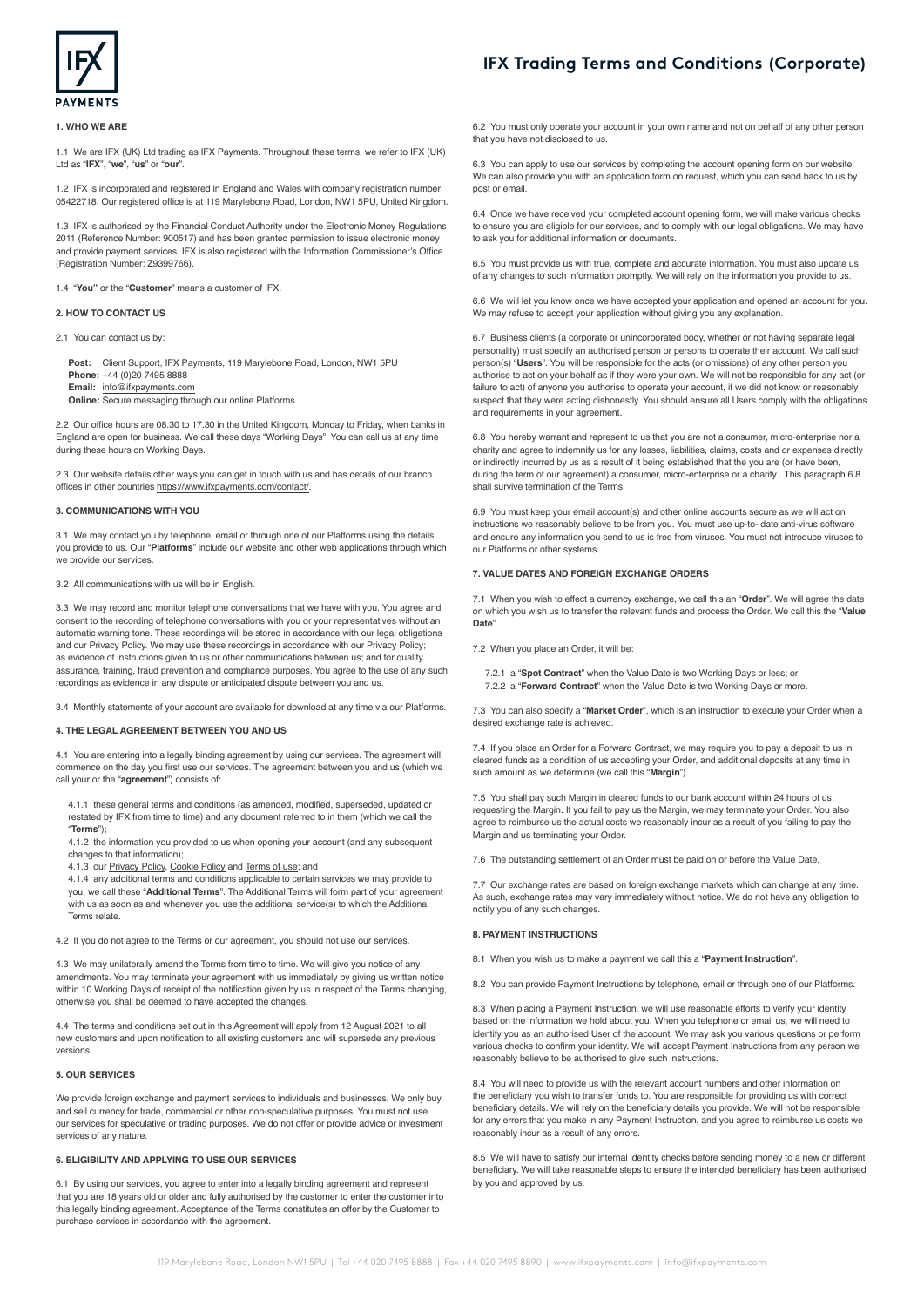



## **9. ERRORS, VARIATIONS AND CANCELLATIONS**

9.1 Once you have placed an Order or Payment Instruction, you cannot cancel or vary it without IFX's agreement. You must contact us immediately if you wish to cancel or vary an Order or Payment Instruction. We will try to withdraw or change your Order or Payment Instruction where this is reasonably practicable, but we cannot guarantee this. If we consent to such variation or cancellation, there may be a cost due to changes in exchange rates and we may charge you an additional fee. This fee will correspond to the costs we incur in taking the necessary corrective action. We will let you know what this fee will be in advance where this is possible.

9.2 We may, in our sole discretion, refuse to accept an Order or Payment Instruction for any reason.

9.3 We may, in our sole discretion, stop an Order or Payment Instruction, or take any other action we reasonably deem necessary to protect you or us, including where:

9.3.1 we suspect there is unauthorised, prohibited or irregular activity on or connected with your account;

9.3.2 we believe there may be a manifest error with all or part of an Order or Payment Instruction;

9.3.3 you fail to provide us with the settlement funds in time to process your Order or Payment Instruction; or

9.3.4 we are required to do so by law, a law enforcement agency or regulatory authority.

9.4 We will attempt to notify you by phone, email or through our Platforms before taking such action and provide you with our reasons for doing so. There may be occasions where we cannot notify you or give you reasons for us taking such action. This might be because it would be a breach of our legal obligations, or if we thought it would compromise reasonable security measures.

#### **10. SETTLEMENTS, FEES, CHARGES AND YOUR MONEY**

10.1 Fees and charges, as applicable from time to time, will be as agreed between you and IFX.

10.2 You can transfer settlement funds to us using bank transfers, credit or debit cards. The methods we offer for transferring settlement funds to us are not part of our services, they are provided by third parties and may change or be withdrawn at any time.

10.3 You must pay any amount due to us in unencumbered and cleared funds. Time for payment shall be of the essence.

10.4 Please inform us if a third party will be sending money to us on your behalf. Any funds we receive will be credited to your account as soon as reasonably practicable, after we have satisfied ourselves as to the sender's identity and complied with our legal obligations.

10.5 All funds we receive or hold on your behalf will be held in accordance with applicable laws.

10.6 You shall not be entitled to any interest on any funds held by us.

10.7 All amounts due by you to us under the Terms shall be paid in full without any set-off, counterclaim, deduction or withholding.

10.8 If you fail to make a payment due to us under the Terms by the due date, then, without limiting our remedies under this paragraph 10 and paragraph 15, you shall pay interest on the overdue sum from the due date until payment of the overdue sum, whether before or after judgment. Interest under this paragraph 10.8 will accrue each day at 4% a year above the Bank of England's base rate from time to time, but at 4% a year for any period when that base rate is below 0%.

10.9 We may deduct from any balance in your account such amounts that you owe to us under the Terms or pursuant to applicable laws or regulations. We may convert any liabilities you owe to us in a different currency at an exchange rate which we determine to be reasonable. Any exercise of this right of set-off is without prejudice to any other rights and remedies which we may have.

10.10 Certain payment instruments that you may use to transfer settlement to us offer you the ability to dispute a transaction with your card issuer, for example. These are known as chargebacks.

10.11 You agree that you will only exercise your right to chargeback if there has been an unauthorised or fraudulent transaction on your account. You agree not to exercise your right to chargeback for any other reason.

10.12 If we need to investigate a chargeback that you have raised with your card issuer, we may charge you our reasonable costs and expenses for doing so and may deduct any such amount from your account.

#### **11. EXECUTION TIMES AND DELIVERY**

11.1 If you place a Payment Instruction for same day processing, we must receive your cleared settlement funds before 14.00 on a Working Day. If we receive your settlement funds after 14.00 or on a day which is not a Working Day, we will process your Payment Instruction on the next Working Day.

11.2 We will use reasonable endeavours to credit the funds to the beneficiary's account:

11.2.1 by the end of the next Working Day, if your Payment Instruction is in euro or sterling; 11.2.2 by the end of the fourth Working Day, if your Payment Instruction involves a currency other than euro or sterling but is executed wholly within the European Economic Area; and

11.2.3 as soon as possible in any other case.

11.3 We have no control over when the beneficiary's payment services provider allows the beneficiary to access the funds. We will not be responsible for delays caused by another payment services provider in transferring money to us, or allowing a beneficiary to access the transmitted funds.

#### **12. SECURITY, PASSCODES AND PLATFORMS**

12.1 When you use one of our Platforms, we will issue you with personalised security codes (such as usernames and passwords) ("**Passcodes**"). You must use these Passcodes to access the Platforms. If the Passcodes are correct, we will assume it is you that has given any Orders or Payment Instructions or made any other communications.

12.2 You must keep your Passcodes secret and make sure they are not stored or shared in a way that enables others to impersonate you. You must not allow others to use your Passcodes. You must not write down your Passcodes. If you disclose the Passcodes to any person, you are and will continue to be responsible for any use or misuse of your account.

12.3 If you suspect an incorrect instruction or unauthorised activity on your account, or that someone may have access to your Passcodes, you must notify us without delay by email to **[legal@ifxpayments.com](mailto:regulatory%40ifxpayments.com?subject=)**.

12.4 If you have intentionally or with negligence failed to use the Passcodes in accordance with the Terms (including paragraph 12.2), you will be responsible for any unauthorised transactions on your account, even if they were not given by you, until you notify us in accordance with paragraph 12.3.

12.5 We cannot guarantee that our Platforms will be available at all times. There may be occasions where we need to suspend access to our Platforms for technical reasons, emergencies or regulatory reasons, or for periods of maintenance or updates. We will not be responsible if our Platforms are unavailable to you for any reason.

#### **13. UNAUTHORISED AND INCORRECT TRANSACTIONS**

13.2 We will not be responsible to you:

13.2.1 if we make a payment incorrectly, unless you notify us of the incorrect payment without undue delay, and in any event within 5 Working Days after the debit date; or

13.2.2 for any unauthorised transactions on your account, unless you notify us of the unauthorised payments without undue delay, and in any event within 5 Working Days after the debit date.

13.3 You agree with IFX that pursuant to regulations 40(7) and 63(5) of the Payment Services Regulations 2017:

13.3.1 the information requirements set out in the provisions of Part 6 of the Payment Services Regulations 2017 do not apply and we will provide you with only such information as required under the agreement between us.

13.3.2 the obligations set out in regulations 66(1), 67(3), 67(4), 75, 77, 79, 80, 83, 91, 92 and 94 of Part 7 of the Payment Services Regulations 2017 do not apply and our obligations to you related to any payment transactions under the Payment Service will be only the obligations set out in the agreement between us.

13.3.3 the maximum time period for reporting unauthorised or incorrectly executed payment transactions set out in regulation 74(1) of the Payment Services Regulations 2017 is varied by paragraph 13.2.1 to the maximum notification set out in that paragraph.

# **14. OUR LIABILITY**

14.1 1 All warranties, conditions and other terms implied by statute or common law are, to the fullest extent permitted by law, excluded from the Terms.

14.2 References to liability in this paragraph 14 include every kind of liability arising under or in connection with this Terms (and/or the performance or contemplated performance of the services), including liability in contract, tort (including negligence or breach of statutory duty), misrepresentation, restitution or otherwise.

14.3 If we fail to comply with our obligations under the Terms, then, subject as set out below, we will be responsible to you for the loss or damage you suffer that is a foreseeable result of us breaking the Terms. However, we will not be responsible for loss or damage that is not foreseeable, whether such loss or damage arises as a result of us breaching the Terms or otherwise. Loss or damage is foreseeable if either it is obvious that it will happen or, if at the time we entered into the Terms, both you and we knew that it might happen.

14.4 We will not be responsible to you for any

- 14.4.1 loss of revenue, profits, interest, reputation, anticipated savings;
- 14.4.2 loss of agreements or contracts;
	- 14.4.3 loss of use or corruption or restitution of software, data or information;
	- 14.4.4 loss of or damage to goodwill; and
	- 14.4.5 indirect, special or consequential damage or loss,

whether or not we have been informed of the possibility of any such liability, loss or damage.

14.5 We will not be responsible to you for any losses you suffer or costs that you incur because:

- 14.5.1 we relied on any information you provide to us;
- 14.5.2 we acted in accordance with our agreement and/or the Terms;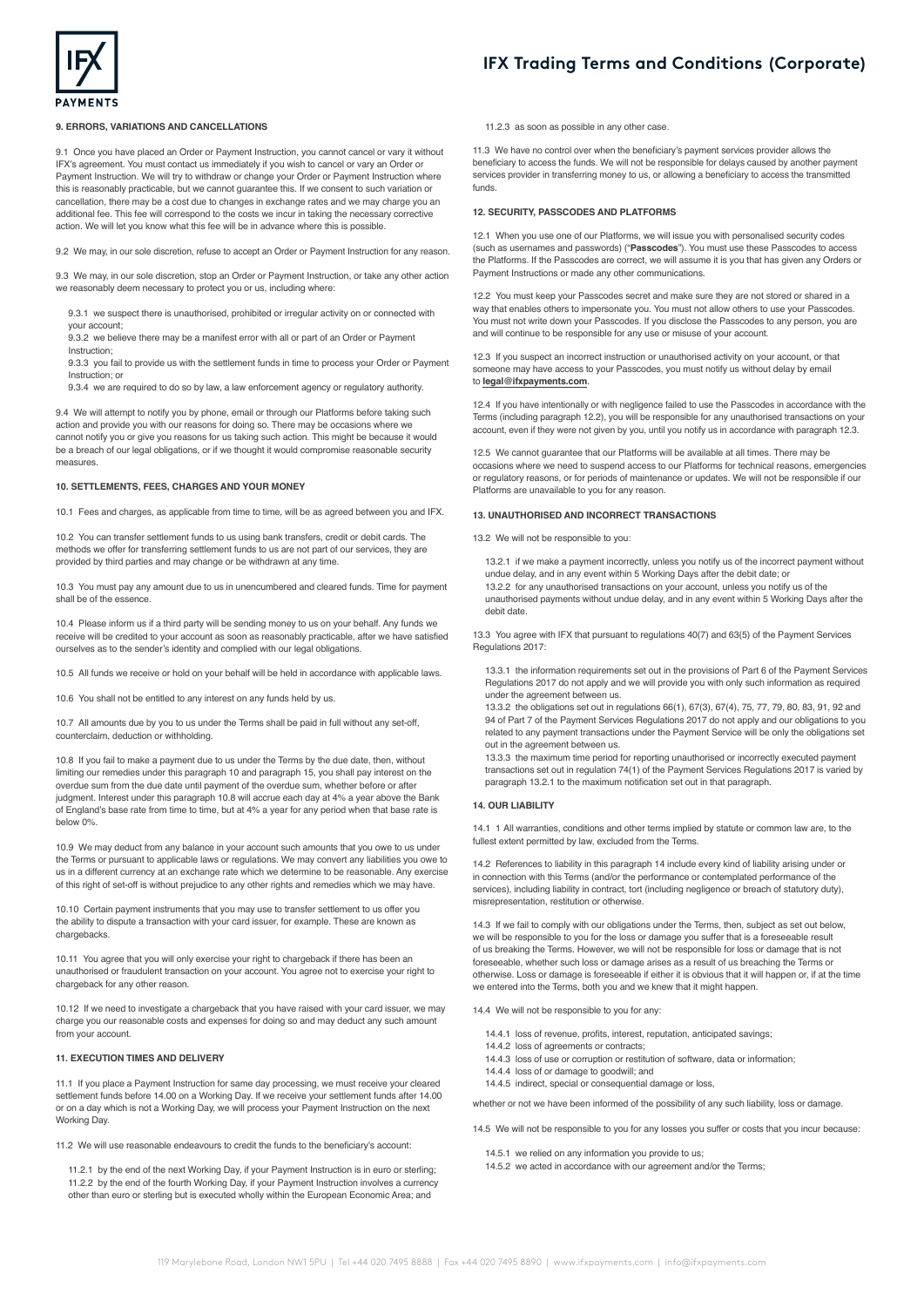



14.5.3 you breached the Terms or failed to perform the obligations we reasonably expected you would perform in accordance with the Terms;

14.5.4 you failed to realise the anticipated savings or benefits of a transaction; or 14.5.5 we failed to fulfil our obligations under the Terms as a result of:

(i) the actions or omissions of any third party that are outside our control; (ii) any planned or essential maintenance to our systems;(iii) any changes in applicable laws or regulations that we have to comply with; or (iv) any abnormal and unforeseeable circumstances beyond our

control, the consequences of which would have been unavoidable despite all efforts to the contrary.

14.6 Subject to paragraph 14.7 (*liabilities which cannot legally be limited*), our total liability to you under the Terms shall not exceed the total net revenue accrued to and received by us from the you in the preceding 6-month period (from when the damage or liability first arose), but, in any event, shall always be subject to the liability requirements provided for in the Payment Services Regulations 2017.

14.7 Nothing in the Terms limits any liability which cannot legally be limited including liability for:

14.7.1 death or personal injury caused by negligence;

14.7.2 fraud or fraudulent misrepresentation made by us or on our behalf on which you have relied;

14.7.3 breach of the terms implied by section 2 of the Supply of Goods and Services Act 1982 (title and quiet possession); or

14.7.4 any other liability which, by applicable laws, cannot be excluded or limited.

14.8 This paragraph 14 shall survive termination of the Terms.

#### **15. CLOSING YOUR ACCOUNT**

15.1 You may close your account at any time. .

15.2 We may terminate your account for any reason by providing you with 5 days' notice by post or email in accordance with paragraph 16. However, we may terminate your account immediately, or place restrictions on your account, if:

15.2.1 you fail to pay any amount due to us under the agreement when it is due;

15.2.2 you commit a material breach of any other term of the agreement and (if such breach is remediable) fails to remedy that breach within a period of 30 days after being notified in writing to do so;

15.2.3 you repeatedly breach any of the Terms in such a manner as to reasonably justify the opinion that your conduct is inconsistent with you having the intention or ability to give effect to the Terms;

15.2.4 we suspect any fraudulent, unlawful, suspicious or other similar activity on your account;

15.2.5 you suspend, or threatens to suspend, payment of your debts or are unable to pay your debts as they fall due or admit inability to pay your debts or (being a company or limited liability partnership) you are deemed unable to pay your debts within the meaning of section 123 of the Insolvency Act 1986 (IA 1986) as if the words "it is proved to the satisfaction of the court" did not appear in sections 123(1)(e) or 123(2) of the IA 1986 or (being a partnership) has any partner to whom any of the foregoing apply;

15.2.6 you commence negotiations with all or any class of your creditors with a view to rescheduling any of your debts, or you make a proposal for or enter into any compromise or arrangement with any of your creditors

15.2.7 your apply to court for, or obtain, a moratorium under Part A1 of the IA 1986; 15.2.8 a petition is filed, a notice is given, a resolution is passed, or an order is made, for or in connection with your winding up (being a company, limited liability partnership or partnership);

15.2.9 an application is made to court, or an order is made, for the appointment of an administrator, or a notice of intention to appoint an administrator is given or an administrator is

appointed, over you (being a company, partnership or limited liability partnership); 15.2.10 any event occurs, or proceeding is taken, with respect to your in any

jurisdiction to which it is subject that has an effect equivalent or similar to any of

the events mentioned paragraph 15.2.5 to 15.2.9; or

15.2.11 we are required to do so for regulatory or legal reasons or on the instruction of any of our banking partners.

15.3 If you become aware of any event referred to in paragraph 15.2, you shall notify us immediately

15.4 If we terminate your account, we will try to notify you in advance. Where this is not possible, we will notify you immediately after. There may be instances where we cannot notify you at all for legal and regulatory reasons.

15.5 Notwithstanding any other provision of our agreement, we may at any time, acting in its sole discretion (i) on reasonable grounds relating to a suspected unauthorised or fraudulent use of our services; or (ii) on reasonable grounds relating to a suspected breach of security; or (iii) or on the instruction of any of its banking partners; or (iv) to comply with applicable laws

- 15.5.1 immediately suspend or stop your access to and use of our services;
- 15.5.2 suspend, prohibit or delay the release of funds to you or any beneficiary; 15.5.3 suspend or prohibit a payment transaction; and/or

15.5.4 reject or return funds to any remitter.

15.6 Immediately before closing your account, we will, subject to paragraph 15.5, settle all outstanding transactions on your account, and deduct any applicable fees and charges due to us. We will return any amounts remaining in your account to you as soon as reasonably possible. In such circumstances, you will provide us with details of an alternative bank account in the same

name as stated on your account without undue delay. If you owe us outstanding amounts, you shall pay these to us without delay. There may be instances where we cannot settle transactions on your account or close positions, such as for legal or regulatory reasons.

15.7 Once we have closed your account, we may continue to hold data about you and your account in accordance with our [privacy policy](https://www.ifxpayments.com/privacy/) and for legal or regulatory reasons.

### **16. NOTICES AND SERVICE**

16.1 Any notice to given in connection to with the Terms shall be in writing and in the case of:

16.1.1 **IFX** shall be either (i) delivered by hand or by pre-paid first-class post or other next working day delivery service to its registered office from time to time, marked for the attention of "*the Directors*"; or (ii) sent by email to [customernotices@ifxpayments.com;](mailto:customernotices%40ifxpayments.com?subject=) 16.1.2 **the Customer** shall be either (i) delivered by hand or by pre-paid first-class post or other next working day delivery service at the last known address given by (or on behalf of) the Customer to IFX; or (ii) sent by email to the last known email address given by (or on behalf of) the Customer to IFX.

16.2 Any notice shall be deemed to have been received:

16.2.1 if delivered by hand, on signature of a delivery receipt;

16.2.2 if sent by pre-paid first-class post or other next working day delivery service, at 9.00 am on the second Working Day after posting or at the time recorded by the delivery service; and 16.2.3 if sent by email, at the time of transmission, or, if this time falls outside business hours in the place of receipt, when business hours resume. In this paragraph 16.2.3, business hours means 9.00 am to 5.00 pm Monday to Friday on a day that is not a public holiday in the place of receipt.

16.3 This paragraph 16 does not apply to the service of any proceedings or other documents in any legal action or, where applicable, any arbitration or other method of dispute resolution.

#### **17. DATA PROTECTION**

The following definitions shall apply to this paragraph 17:

Controller, Processor, Data Subject, Personal Data, Personal Data Breach, processing and appropriate technical and organisational measures: as defined in Data Protection Legislation.

Data Protection Legislation: means (a) to the extent the UK GDPR applies, the law of the United Kingdom or of a part of the United Kingdom which relates to the protection of personal data (as defined in the UK GDPR); (b) to the extent the EU GDPR applies, the law of the European Union or any member state of the European Union to which we or you are subject, which relates to the protection of personal data; and (c) all other legislation and regulatory requirements in force from time to time which apply to each of us relating to the use of Personal Data (including, without limitation, the privacy of electronic communications);

**EU GDPR**: means the General Data Protection Regulation ((EU) 2016/679).

UK **GDPR**: has the meaning give to it in the Data Protection Act 2018.

17.1 Both you and IFX will comply with all applicable requirements of the Data Protection Legislation. This paragraph 17 is in addition to, and does not relieve, remove or replace, either of our obligations or rights under the Data Protection Legislation.

17.2 You agree with IFX that for the purposes of Data Protection Legislation, that you (the Customer) are the Controller and IFX is both Controller and a Processor.

17.3 Without prejudice to the generality of paragraph 17.1, you will ensure that you have all necessary appropriate consents and notices in place to enable lawful transfer of the Personal Data to IFX and/or lawful collection of the Personal Data by IFX on behalf of you for the duration and purposes of the Terms. You must ensure you have secured any consents we or our service providers need to process Personal Data you send to us. This includes any consents required to process and/ or transfer the personal data to parties outside the European Economic Area.

17.4 Without prejudice to the generality of paragraph 17.1, IFX shall, in relation to any Personal Data processed in connection with the performance by IFX of its obligations under the Terms:

17.4.1 process that Personal Data only on your instructions unless IFX is required by applicable laws to otherwise process that Personal Data.

17.4.2 ensure that it has in place appropriate technical and organisational measures, to protect against unauthorised or unlawful processing of Personal Data and against accidental loss or destruction of, or damage to, Personal Data, appropriate to the harm that might result from the unauthorised or unlawful processing or accidental loss, destruction or damage and the nature of the data to be protected, having regard to the state of technological development and the cost of implementing any measures (those measures may include, where appropriate, pseudonymising and encrypting Personal Data, ensuring confidentiality, integrity, availability and resilience of its systems and services, ensuring that availability of and access to Personal Data can be restored in a timely manner after an incident, and regularly assessing and evaluating the effectiveness of the technical and organisational measures adopted by it); 17.4.3 ensure that all personnel who have access to and/or process Personal Data are obliged to keep the Personal Data confidential;

17.4.4 assist you insofar as this is possible (taking into account the nature of the processing and the information available to IFX), at your cost and written request, in responding to any request from a data subject and in ensuring compliance with its obligations under Data Protection Legislation with respect to security, breach notifications, impact assessments and consultations with supervisory authorities or regulators;